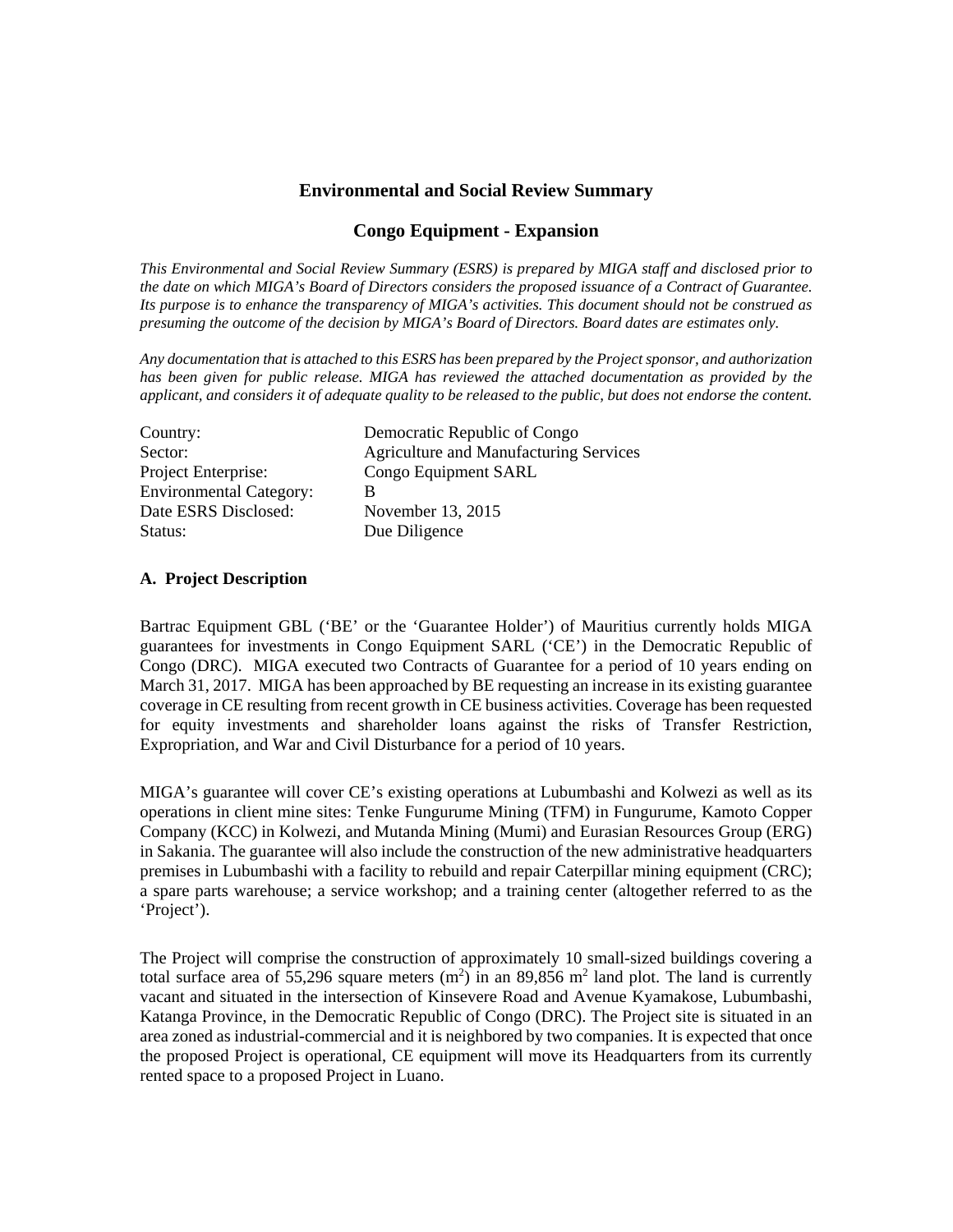## **B. Environmental and Social Categorization**

The Project is a Category B under MIGA's Policy on Environmental and Social Sustainability (2013) because the potential environmental and social impacts are limited, site-specific, largely reversible, and can be readily addressed through mitigation measures. Key environmental and social issues during construction include effects on air and water quality, soil and vegetation removal, increased noise levels and vibration, solid and liquid domestic and hazardous waste management and incidents related to occupational and community health and safety. During operation, key environmental and social impacts include generation of general solid and liquid waste, generation of hazardous waste, air emissions, and occupational and community health, safety and security.

### **C. Applicable Standards**

While all Performance Standards are applicable to this investment, our current information indicates that the investment will have impacts which must be managed in a manner consistent with the following Performance Standards:

- PS1: Social and Environmental Assessment and Management Systems
- PS2: Labor and Working Conditions
- PS3: Pollution Prevention and Abatement
- PS4: Community Health, Safety & Security

PS5 (Land acquisition and Involuntary Resettlement) does not apply to this investment. The Project site is owned by CE. As the site is vacant, no physical or economic resettlement is required. The land plot was previously owned in its totality by a transportation services company and the transaction, which occurred on January  $24<sup>th</sup>$ ,  $2014$ , was voluntary.

The development of the Project is not expected to have adverse impacts on biodiversity therefore PS 6 (Biodiversity Conservation and Sustainable Management of Living Natural Resources) is not applicable. PS7 (Indigenous Peoples) is not relevant to this Project since indigenous communities are not present in the area. As impacts on cultural heritage are not anticipated due to the official land use designation of the Project site as commercial-industrial, PS8 (Cultural Heritage) does not apply to this investment.

In addition, the following World Bank Group General Environmental, Health, and Safety (EHS) Guidelines are applicable to the Project.

### **D. Key Documents and Scope of MIGA Review**

MIGA's review consisted of appraising environmental and social information submitted by CE (CE). The following documents have been reviewed by MIGA: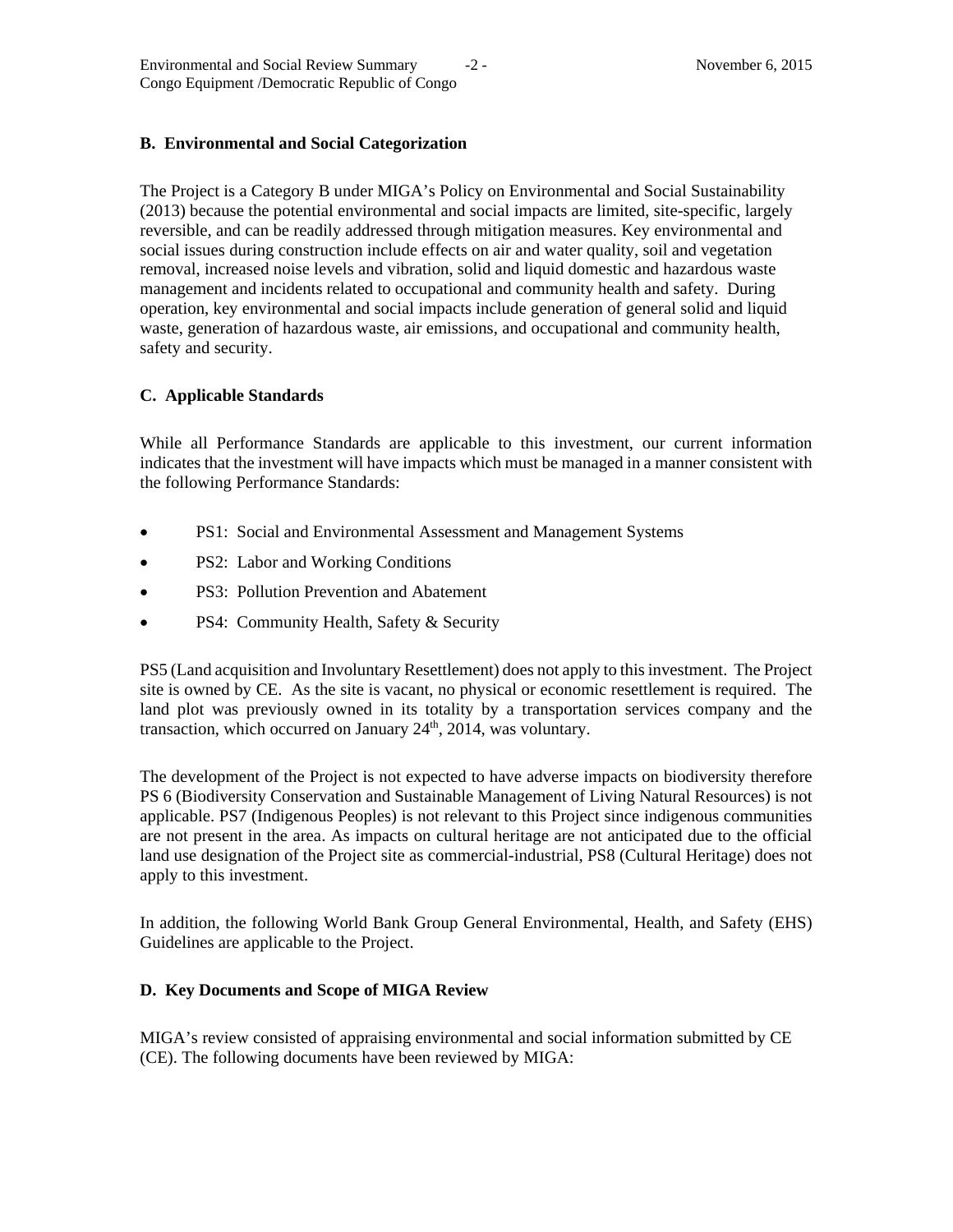- Environmental and Social Impact Assessment (ESIA) of the Congo Equipment Facilities Construction Project at the Luano / Katanga Province Site, Final Report by ASC-BETIMEXE - October 2014
- Environmental and Social Compliance Reports for Lubumbashi and Kolwezi client sites by ASC-BETIMEXE – July 2014
- Congo Equipment Environmental Policy January 2015
- Congo Equipment Employment Policy and Recruitment Procedure October 4, 2014
- Congo Equipment Control of Contractors Standard SHE-001-2014
- Congo Equipment Waste Management Plan (2 procedures) January 30, 2012
- Congo Equipment Emergency Response Plan October 2, 2015
- Congo Equipment Contractor Health and Safety Requirements January 2015
- Multiple Congo Equipment Human Resources procedures various dates
- Congo Equipment Safety Rules January 2015
- Congo Equipment Safety Rules Handbook undated
- Various Health and Safety procedures various dates

In addition to reviewing the above documents, a MIGA Risk Management Officer visited the Project site in September 2015. The visit included a walk-over of the Project site and meetings with representatives of the Project sponsors. No material changes have been identified between the site visit outcomes and the relevant documentation reviewed.

### **E. Key Issues and Mitigation**

### PS1: Social and Environmental Assessment and Management Systems

### *Social and Environmental Assessment:*

An Environmental and Social Impact Assessment (ESIA) and a framework Environmental and Social Management Plan (ESMP) were completed in October 2014 for the proposed Project. The ESMP includes a description of the mitigation measures during the construction and operation phases of the Project. According to the Democratic Republic of Congo's law, an Environmental Impact Assessment is required by the Regional Coordinator of Environmental and Sustainable Development in order to obtain an operation permit. The operation permit for the existing headquarters facility in Lubumbashi will be transferred once the onsite construction is finalized at the Luano site and will cover aspects related to wastewater discharge, air emissions, noise, and the temporary waste storage. A construction permit was obtained on March  $28<sup>th</sup>$ ,  $2015$ .

Key risks and impacts identified during the construction phase of the Project include health and safety risks intrinsic to construction activities such as physical hazards related to the use of machinery and vehicles, management of hazardous substances, increase of dust emissions from excavation and noise emissions from vehicular traffic and machinery operation, removal of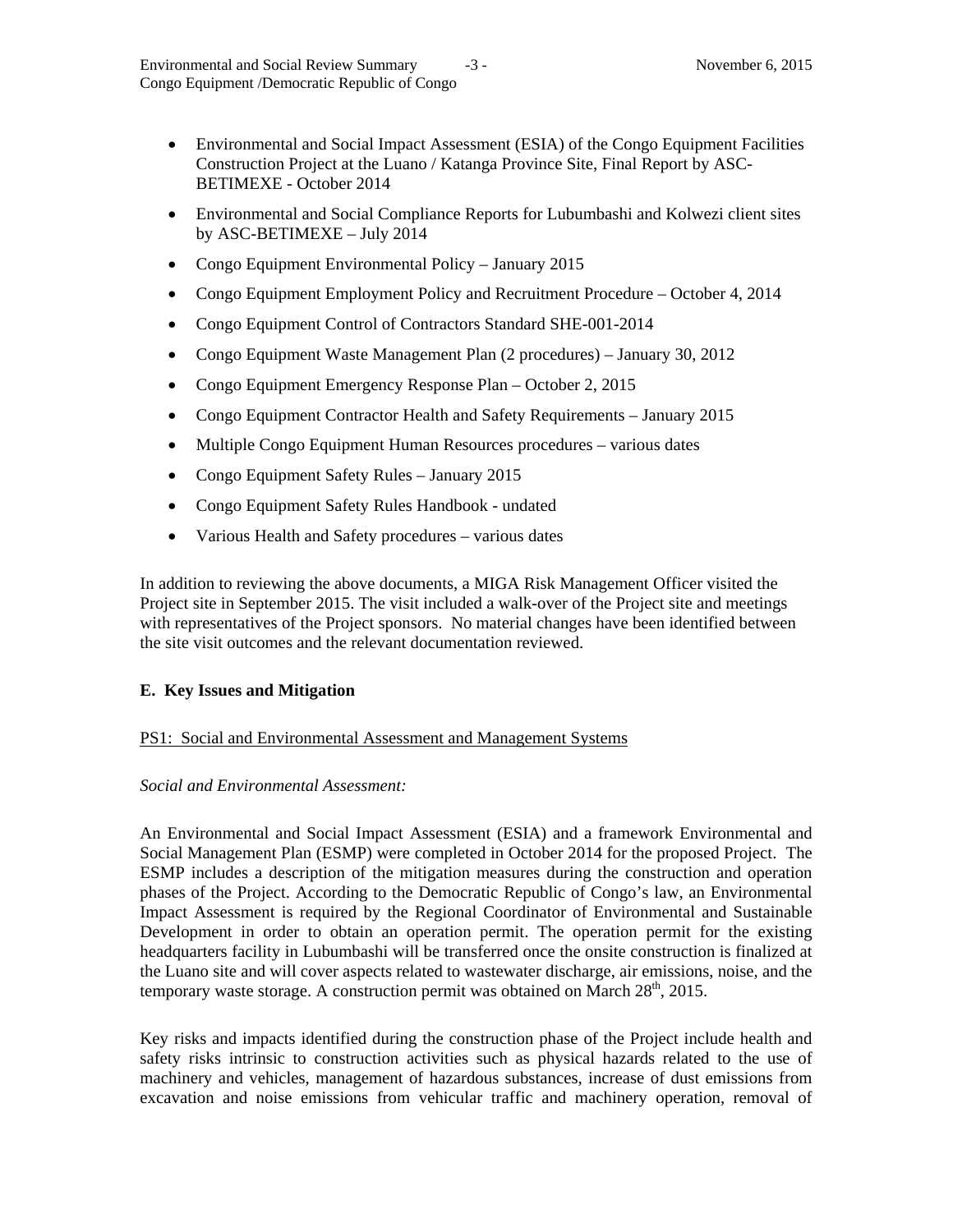vegetation, and community health and safety risks induced by the influx of workers to the area. During operations of the CE at the Luano site potential environmental, social, health and safety (ESHS) risks include those related to occupational health and safety accidents, inadequate solid and liquid waste management, hazardous waste management, and risks associated with inadequate discharge of contaminated wastewater. The risk of fire is also possible due to the storage, handling, and presence of chemicals, pressurized gases, and other flammable substances. It is expected that proper implementation of an Environmental and Social Management System (ESMS) during the construction and operation of the Project will avoid and/or minimize risks and impacts to the extent possible ensuring safe working conditions for the workers and neighboring community.

#### *Management Program and Monitoring:*

CE already has in place comprehensive Environmental, Health and Safety (EHS) Plans consisting of several procedures for the management of environmental aspects of its operations such as solid and hazardous waste management, as well as various occupational health and safety (OHS) procedures covering aspects ranging from heavy equipment driver safety to fire and emergency response. The EHS operational plans generally meet MIGA's requirements.

CE will be required to update and administer its operational EHS procedures and develop an Environmental and Social Action Plan (ESMP) following the requirements outlined in PS1, the ESMP for the proposed project, and those outlined in the Environmental and Social Action Plan (ESAP) to be developed by MIGA. CE will also be required to develop and implement environmental, social, health and safety (ESHS) procedures during the Project construction phase.

On March  $10 - 12$ , 2014, MIGA (via a consultant) conducted a routine E&S monitoring visit to the all of CE's operational sites in the DRC. The visit assessed CE's compliance with MIGA's Performance Standards (2013). The consultant's report detailed various areas of improvement specific to, driver's safety risks, absence of worker's grievance mechanisms and two outstanding labor-related court cases at the time. MIGA has followed up with CE and in September 2015 obtained written confirmation that all issues noted in the consultant's report, had been adequately addressed via development of EHS management plans, training programs, and meetings with the clients EHS Management their mine sites. CE also provided written confirmation to MIGA regarding the two labor cases explaining that the first court case was concluded in favor of Congo Equipment and the second court case is still running.

### *Organizational Capacity and Training:*

CE has an EHS department at the corporate level with responsibility and authority for all EHS matters. The corporate EHS department will be provided with sufficient authority and resources to achieve effective and continuous E&S performance.

CE has a training program in place at his operating sites. CE staff receives a series of induction trainings comprising a wide range of topics on human resources and health and safety matters. Staff also receives periodic training on specific safety topics such as driver's safety and company safety rules. CE staff at client sites also receives regular training including induction, a 9-day safety course, and an annual refresher. CE Senior Management attends a safety forum annually. External audits on training and other EHS matters are conducted on a yearly basis. Therefore, it is expected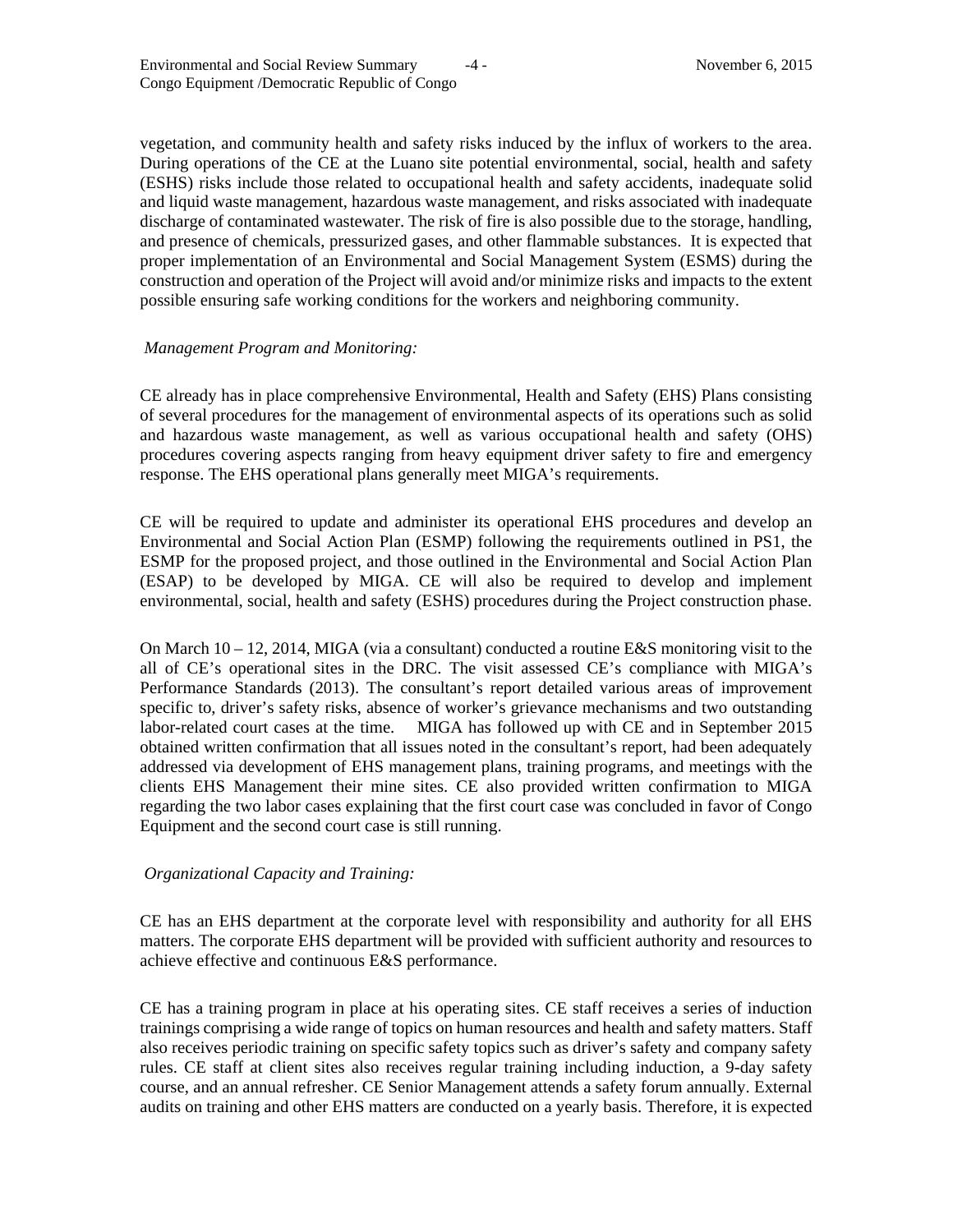that EHS orientation and training will be conducted during construction and operational phases of the Project as necessary. MIGA will require that CE develops and implements a training program during the construction phase.

# *Emergency Preparedness and Response:*

As part of the existing suite of ESHS plans, CE has an Emergency Response Plan (ERP). The plan details procedures for issues related to occupational accidents, fire, fuel and chemical spills as well as relevant points of contact, roles and responsibilities.

### PS2: Labor and Working Conditions

CE has a staff of 1,041 employees across all of their existing operations. It is anticipated that the Project will create employment opportunities during the construction and operation phases and that the construction phase will require approximately an average of 100 workers, but could peak at a maximum of 400. Once construction is finalized it is expected that the current workforce at the existing Lubumbashi offices, consisting of approximately 225 employees, will move to the new Luano site. Once the proposed Luano site is operational, approximately 75 additional staff are expected to be hired.

First priority will be given to a local workforce while providing equal employment opportunities to women. Benefits to the local economy are expected due to the potential influx of workers to the area. Because recruitment of construction workers is expected to be mainly local, it is not expected that workers accommodations will be necessary. Limited non-local workforce will be lodged in existing housing within the confines of the greater Lubumbashi area. Nonetheless, community health and safety risks, such as the transmission of diseases, associated with the cohabitation between workers and the local population have been identified in the ESIA. Construction workers will be required to attend occupational health and safety trainings per local law and will be provided competency-specific technical, conduct, safety, and awareness training related to their responsibilities on site. During operations, staff will continue to be trained as applicable on existing and newly developed ESHS management procedures.

### *Human Resources (HR) Policies and Procedures*

Labor practices in DRC are regulated by Labor Law (Loi) No 015/2002 dated October 16, 2002 and the Labor Code (Code du Travail) and its application measures (included in the official text dated May 1999). All labor contracts are governed by the Labor Law which standardize employees' minimum working age, work-related rights, working conditions including safety and hygiene, and stipulate obligations of employers and employees.

CE has an existing Human Resources (HR) Policy and a comprehensive HR Management Plan in place. The HR Policy is designed to ensure that hiring processes are objective and in line with the local Labor Law. The HR Management Plan contains various procedures and guidelines to guide the recruitment process such as overtime work, work visa and permits for expatriates, and employee performance evaluation. Grievances are processed per CE's collective bargain agreement applicable to all CE direct employees. Contractor management is done via specific provisions in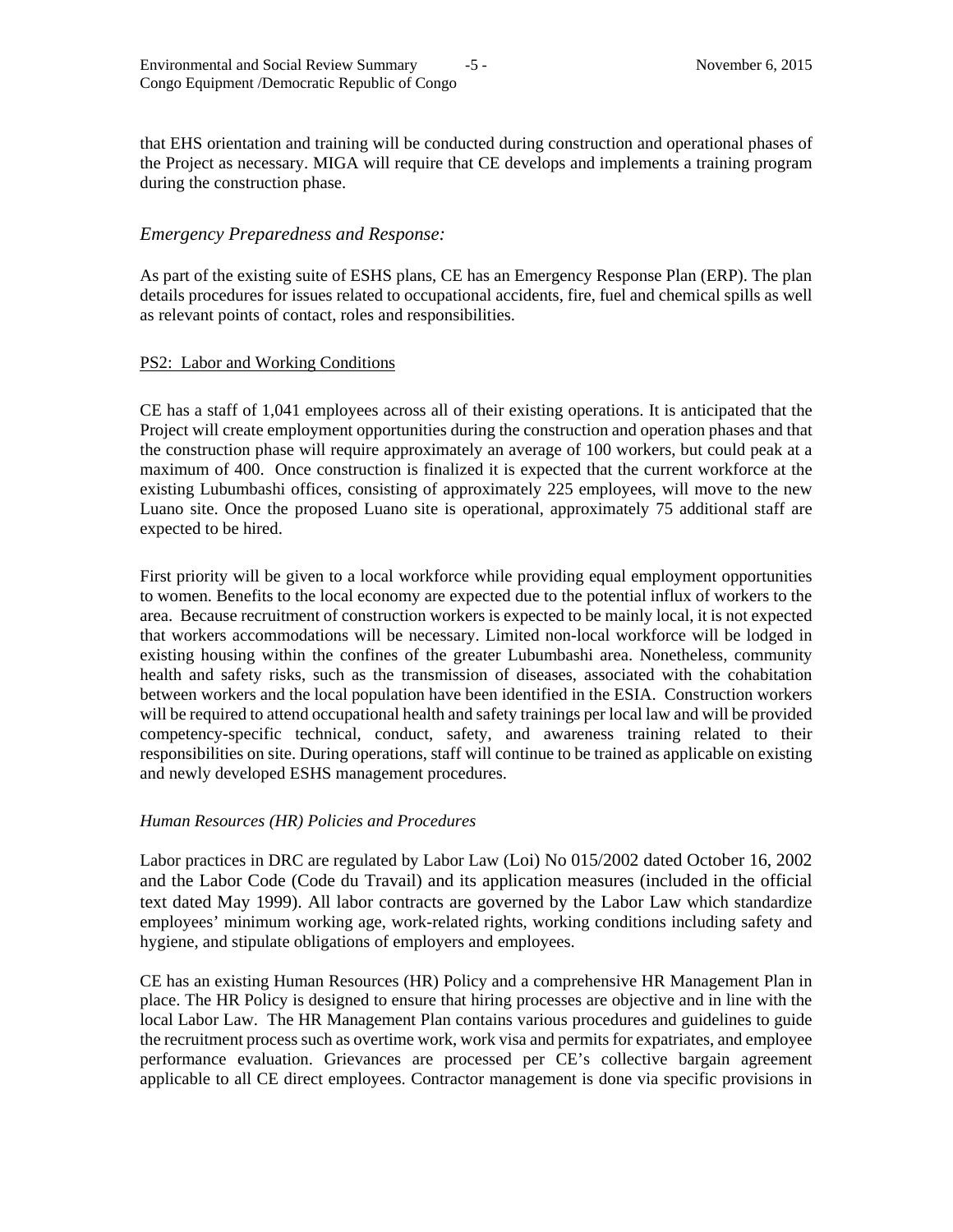contracts with CE. Contractors are expected to respect CE HR Policies and procedures; however there is no specific HR controls over contractor hiring actions.

CE has an OHS Management Plan in place and a Project safety and accident prevention program in place for all of its employees, including contractors. The Project safety program is administered in accordance with local accident prevention standards, policies and procedures. The OHS Plan stipulates that appointed Safety Managers, including contractors, have overall responsibility for safety at each individual work site, must regularly monitor all safety activities at their respective job sites, and report findings to management through the appointed Site Manager.

Construction works will be conducted by CE and thus, construction contractors are not expected on site. CE will be responsible for implementing the OHS Management Plan for the construction phase of the Project and for providing adequate training for designated staff performing risk assessments, implementing safe operating procedures, following reporting requirements for accidents, incidents, and safety non-compliances. A Training Plan for the construction phase will be developed as part of the ESMS.

For contractors in general, CE will be required to assess contractor compliance in accordance with relevant items delineated in the ESMP and MIGA's PS.CE will also develop procedures to manage contractors as part of the ESMS to ensure that they are aware of and abide by environmental and social, OHS, and labor policies in accordance with DRC local laws and regulations and MIGA's PS.

### *Supply Chain:*

CE will undertake a review of the supply chain to identify potential risks and then integrate in its OHS Management Plan procedures and mitigation measures to address the identified risks. Contracts with sub-contractors will include EHS requirements and provisions consistent with PS2 to address labor issues including child and forced labor in its supply chain.

### PS3: Pollution Prevention and Abatement

### *Waste Management and Disposal*

The production of solid, liquid, and hazardous wastes is expected throughout different phases of the Project. Hazardous waste generation is expected to include wood, soil, or cloth waste materials contaminated with hydrocarbons and petroleum-based products, vehicle maintenance fluids such as antifreeze (ethylene or propylene glycol), fluorescent tubes and electrical bulbs, etc. The generation of old tires and decommissioning of equipment are also expected during operation.

A Waste Management Plan (WMP) is in place for existing CE operations. The plan identifies all waste streams, describes transportation and disposal requirements, and outlines waste management responsibilities. All waste is deposited in adequately labeled waste containers in each work area. All waste streams are being managed and removed for either recycling or disposal in accordance with applicable DRC regulations. Removal and disposal is done by a certified third party company and records are retained by CE for every removal. Appropriate containers used to store fuels, lubricants, oils and other chemicals and once used are destroyed on site and placed in the hazardous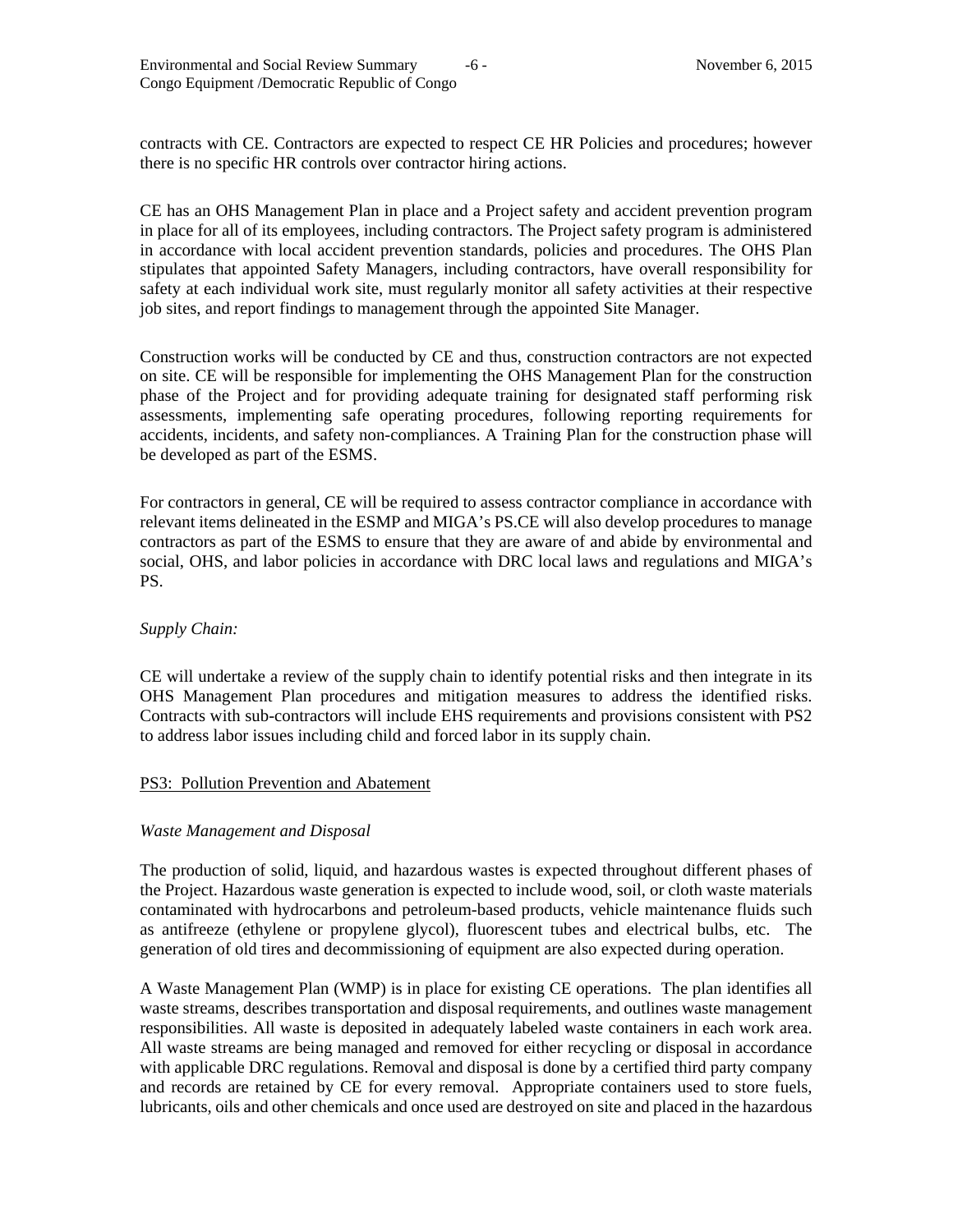waste containers for adequate disposal by the third party company. Disposal of old tires is the responsibility of the customer buying or renting the equipment from CE. Currently CE disposes of damaged parts in decommissioned equipment and sells the remaining parts as scrap metal. CE will be required to update its WMP to incorporate additional waste management needs brought by the proposed Project in line with the PS.

CE will be required to develop a WMP for the construction phase of the Project to ensure that all waste generated will be collected, segregated, stored, and transported adequately. The plan will be developed in line with DRC regulations, PS, and WBG General EHS Guidelines.

A sceptic tank will be installed on site to manage wastewater during the construction phase. A wastewater treatment system will be put in place for the operation phase. Treated wastewater effluent will be released to the environment in accordance with local regulations and provisions in the WBG General EHS guidelines.

#### *Air Emissions*

The main sources of air pollution during the construction phase include excavation works and movement of heavy vehicles, engine emissions from exhaust gas from construction equipment, and emissions from the operation of generators for electricity generation. Principal pollutants resulting from these sources are dust and particulate matter (PM) from soil excavation and removal; and nitrogen oxides (NOX), sulphur dioxide (SO2) and carbon monoxide (CO) from exhaust of vehicles. Impacts on the air quality during the operation phase will be mainly related to the emissions from the movement and idling of vehicles during CE vehicle maintenance activities.

Per the ESMP, the Project will implement monitoring and mitigation measures to ensure the control of air pollution sources identified. CE will be required to formalize recommended measures and develop a pollution prevention procedure for the construction phase. The procedure will be aligned with MIGA's PS and WBG General EHS Guidelines.

### *Noise and vibration*

Impacts from noise and vibration are expected to be moderate during the construction and operation of CE equipment maintenance facilities. Impacts during construction will be temporary and will result from the operation of construction equipment and operation of generators. Impacts during operation will be caused by the moving heavy equipment and vehicle testing. Per the ESAP, a noise and vibration management procedure containing adequate monitoring procedures and mitigation measures per the ESMP and PS3 will be required for the Project as part of the ESMS.

### *Water and energy use*

During the construction phase of the Project, CE will utilize commercial bottled water as their main drinking water source until a proposed onsite groundwater well becomes operational. Groundwater is expected to be used to address all onsite water requirements during all phases of the project including: water required for other construction-related activities such as dust suppression, spraying concrete, site clean-up, etc; uses related to general domestic and sanitary use, and drinking water needs.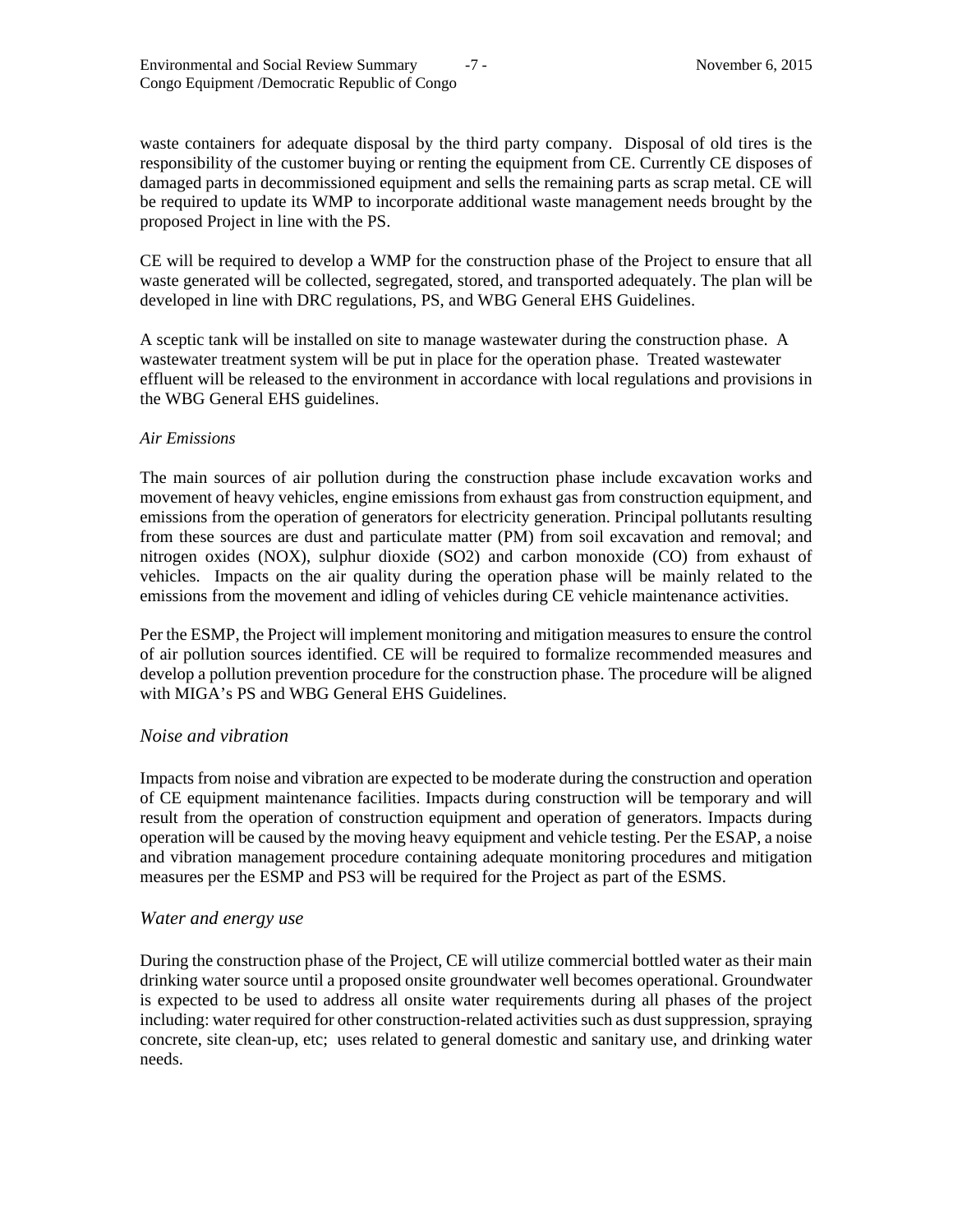A local power grid connection is not possible for the proposed Project at the Luano site. A 5 kilovolts-ampere (kVA) diesel fueled generator will be used to provide 100% of the power supply needed during the construction phase. Each generator will be equipped with a day fuel tank that will be sized according to the needs of the Project. A 150 kVA diesel fueled generator will be installed on site to provide all energy needs during the operational phase of the project. Thus, a procedure will be developed to safely contain, handle, and store diesel fuel on site following the provisions contained in the WBG General EHS Guidelines.

Energy efficiency will be considered in the design and operation of the Project. Energy and water resources management plans have been recommended as part of the ESMS, in conformance with PS3, to optimize resources use.

### PS4: Community Health, Safety & Security

The Project site is currently vacant and the area is located between two commercial-industrial operating sites in Lubumbashi. The site is zoned as an industrial-commercial area and main business around it include retail traders, commercial agricultural vendors, and other businesses. There are no formal communities in reasonably close proximity to the site. However, there are various people individually living and/or working in close proximity to the site. There is a privately owned access road to the site owned by and currently occupied by a few small vendors / occupants.

The risks and impacts of the Project, in the context of health and safety of off-site communities, have been identified in the ESIA as those typically induced by construction activities such as increased noise, increased air pollution, and increased vehicle traffic. The ESMP outlines mitigation measures to reduce potential impacts from construction activities and increased vehicular traffic. E&S risks and impacts will be managed through the implementation of measures recommended in the ESMP and a Stakeholder and Community Engagement Plan to be developed and implemented by CE.

#### *Security Arrangements:*

Security for the proposed Project site will consist of an access control system including fenced perimeter and third party armed guards. At CE client mine sites, security is the responsibility of the Mining Companies and typically consists of fenced perimeters and unarmed security officers. As part of the ESMS, CE will be required to develop a security plan, containing a security risk assessment and adequate training, in compliance with PS4.

### **F. Environmental Permitting Process and Community Engagement**

The law governing environmental protection in DRC requires a public consultation on the activities of the company to be carried out during the preparation of the environmental impact assessment. A public consultation and a series of meetings were conducted accordingly on May 24 - 28, 2014 and consisted of interviews with local authorities, the company's officials and the surrounding community in the district of Upper Katanga living along Kinsevere Road.

Construction and operational permits are also required per local law. The Regional Environmental and Sustainable Development Department is in charge of reviewing permit applications, including